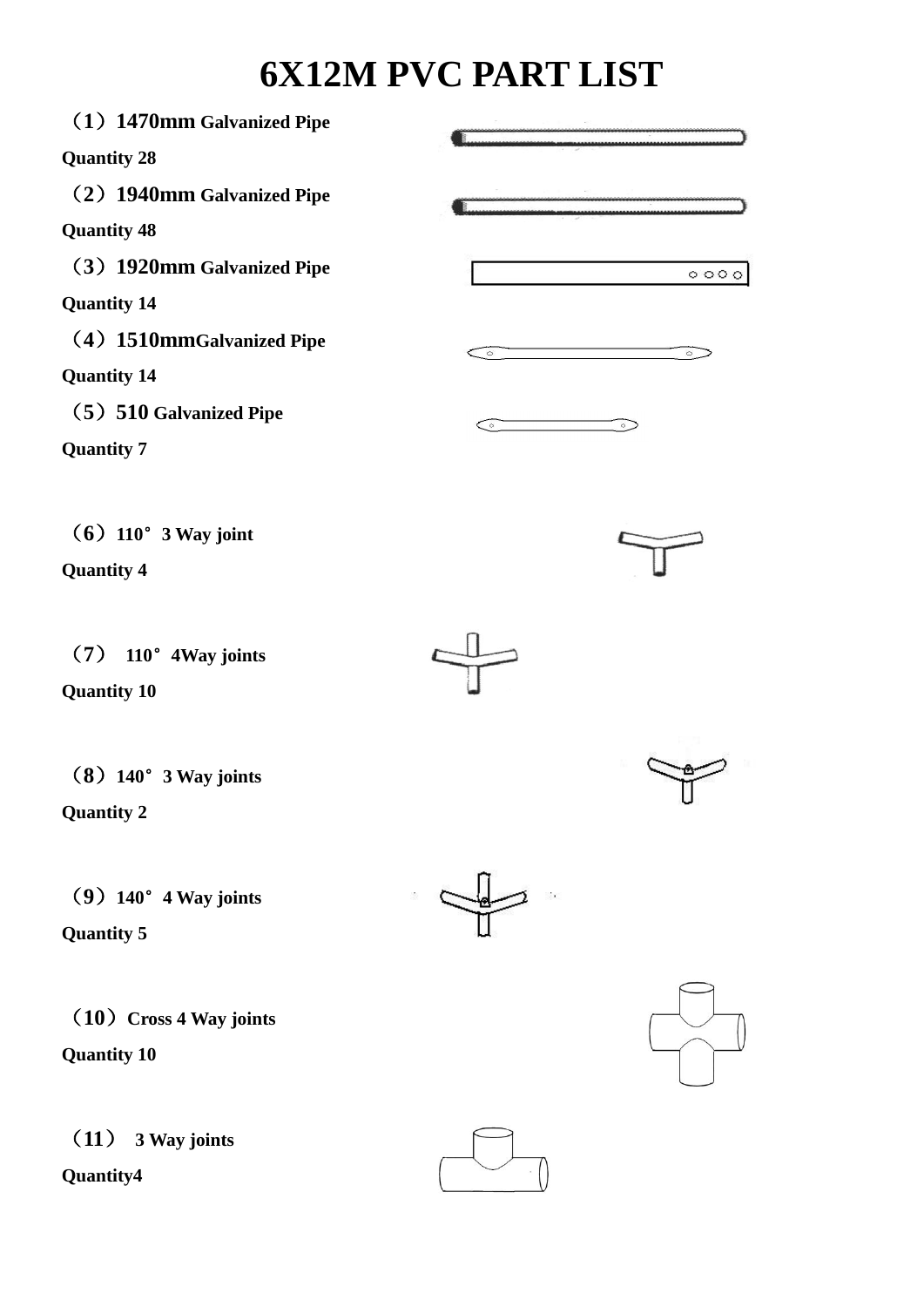(**12**)**NO.12 3 Way joints** 

**Quantity 4**

(**13**)**NO.13 3 Way joints** 

**Quantity 10**



(**14**)**NO.14 3 Way joints** 

**Quantity 4**

**Top Cover Quantity 1**

**Side Panels**





**Quantity 12 12pcs with windows**

**Door Panels Quantity 2** 

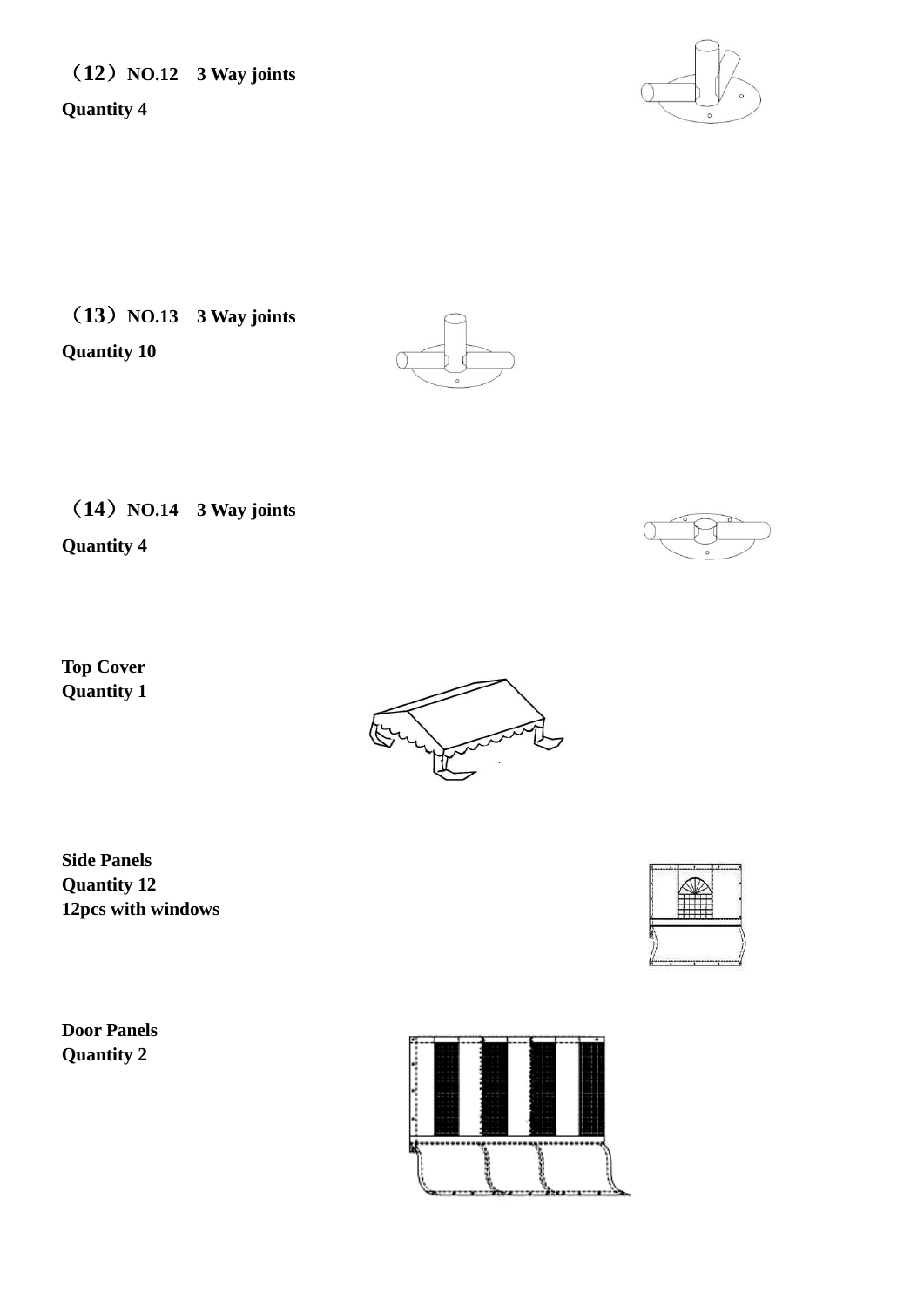## **6X12M STRUCTURE TENT INSTRUCTION**

**FRAME ASSEMBLY** 

**1.Place all joints** 、**1940mm pipes and 1470mm pipes on the ground as shown. Push two pipes into the joints, use screws fix them.**



**2.Connect pipes together starting with the center frame. Then assemble each side.**